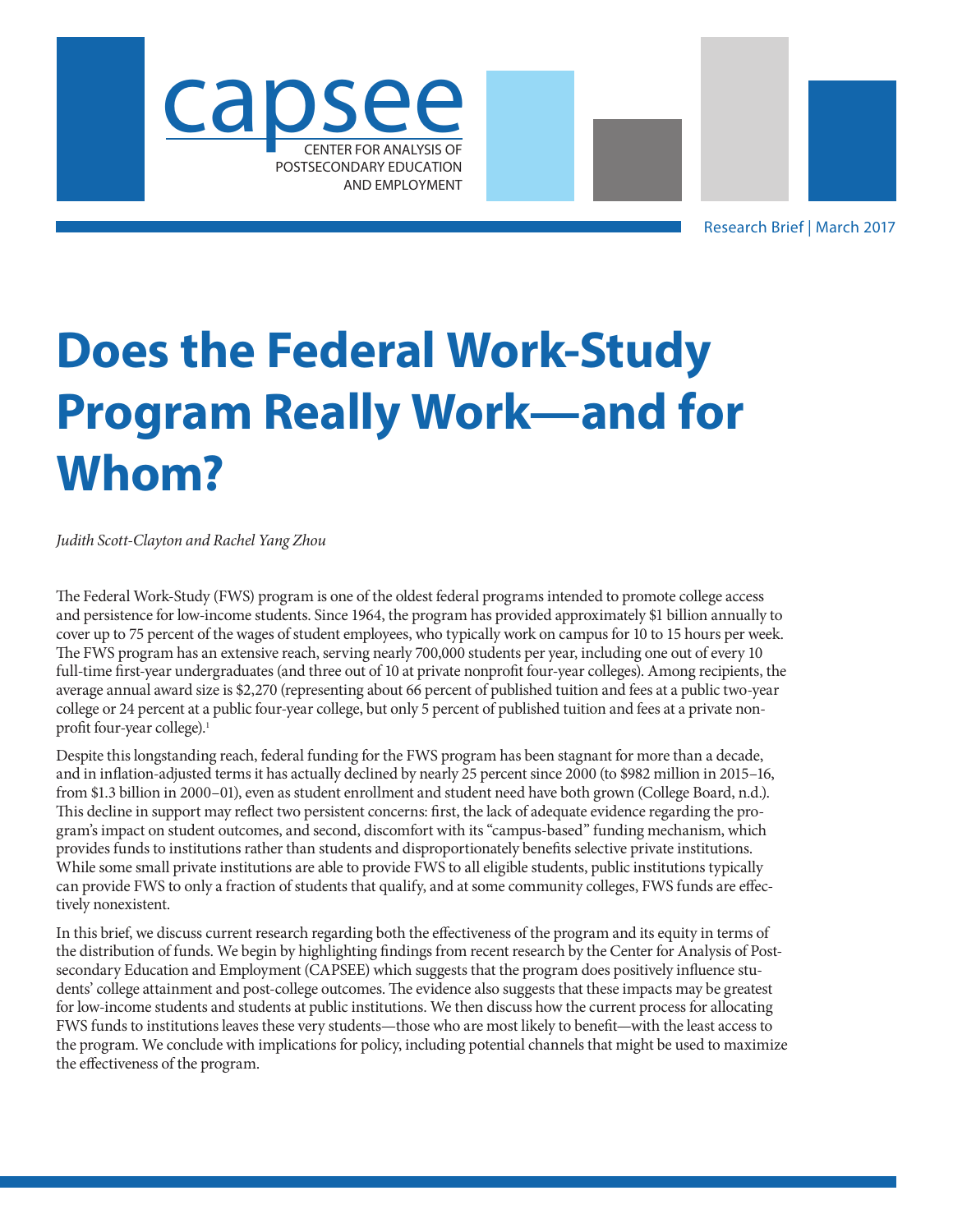# **Latest Findings on the Impacts of FWS**

CAPSEE researchers have conducted two recent studies of the impact of FWS. Scott-Clayton and Minaya (2016) examine the program using nationally representative survey data and a matching strategy that compares FWS participants to observably similar non-participants. Soliz and Long (2016) use administrative data from Ohio and a quasi-experimental strategy that compares eligible and ineligible students at institutions with greater or lesser availability of FWS funds.

One key observation from this new research is that a slight majority of FWS participants (52 percent) would have worked even in the absence of the program (Scott-Clayton & Minaya, 2016). This suggests that for many students the key effect of receiving FWS is not that they earn extra money to finance college or gain work experience, but rather that they gain access to a *different type* of job. The authors find that FWS jobs differ significantly from those of non-FWS jobs held by other working students: FWS participants actually earn *lower* wages than similar working students, but they are more likely to work on campus, work fewer hours per week, and are more likely to have a job related to their major (Scott-Clayton & Minaya, 2016). The authors note that impacts of the program may differ for students who use FWS to replace outside employment, versus students who would not have worked at all in the absence of the program.

#### **Impacts on First-Year GPA**

Both CAPSEE studies find suggestive evidence of modest negative effects of FWS participation on first-year GPA (of about -0.02 GPA points), although these effects are not generally statistically significant (Scott-Clayton & Minaya, 2016; Soliz & Long, 2016). Scott-Clayton and Minaya find that the negative effect on first-year GPA is most pronounced among students who would not have worked at all in the absence of FWS (-0.06 GPA points, *p* < .05). These findings are consistent with earlier quasi-experimental research finding lower first-year GPAs among students who work more (Scott-Clayton, 2011; Stinebrickner & Stinebrickner, 2003), and might imply that first-year students struggle to manage time and maintain a balance between work and studies.

#### **Impacts on Persistence and Graduation**

These mild negative effects in the short term, however, appear to be outweighed by positive effects on persistence and graduation over the longer term. Soliz and Long (2016) find positive FWS effects on credit accumulation (consistent with similar, though not statistically significant findings by Scott-Clayton, 2011), and Scott-Clayton and Minaya (2016) find a small positive effect on persistence to the second year. Most notably, Scott-Clayton and Minaya find that FWS participation increases the likelihood of completing a bachelor's degree within six years by 3 percentage points ( $p < .05$ ). This positive impact is driven by a 5 percentage point increase among students who would have worked in the absence of the program.<sup>2</sup>

#### **Impacts on Post-College Employment**

Only Scott-Clayton and Minaya's (2016) study is able to examine students' labor market outcomes after graduation, although even their estimates should be considered very preliminary: they are measured six years after college entry, when many students may be still enrolled or only recently have left school. The authors find that FWS participation increases the likelihood of being employed six years after initial enrollment by 2 percentage points (*p* < .05), driven by an even larger effect for participants who would not have worked during school if not for FWS (4 percentage points,  $p < .05$ ).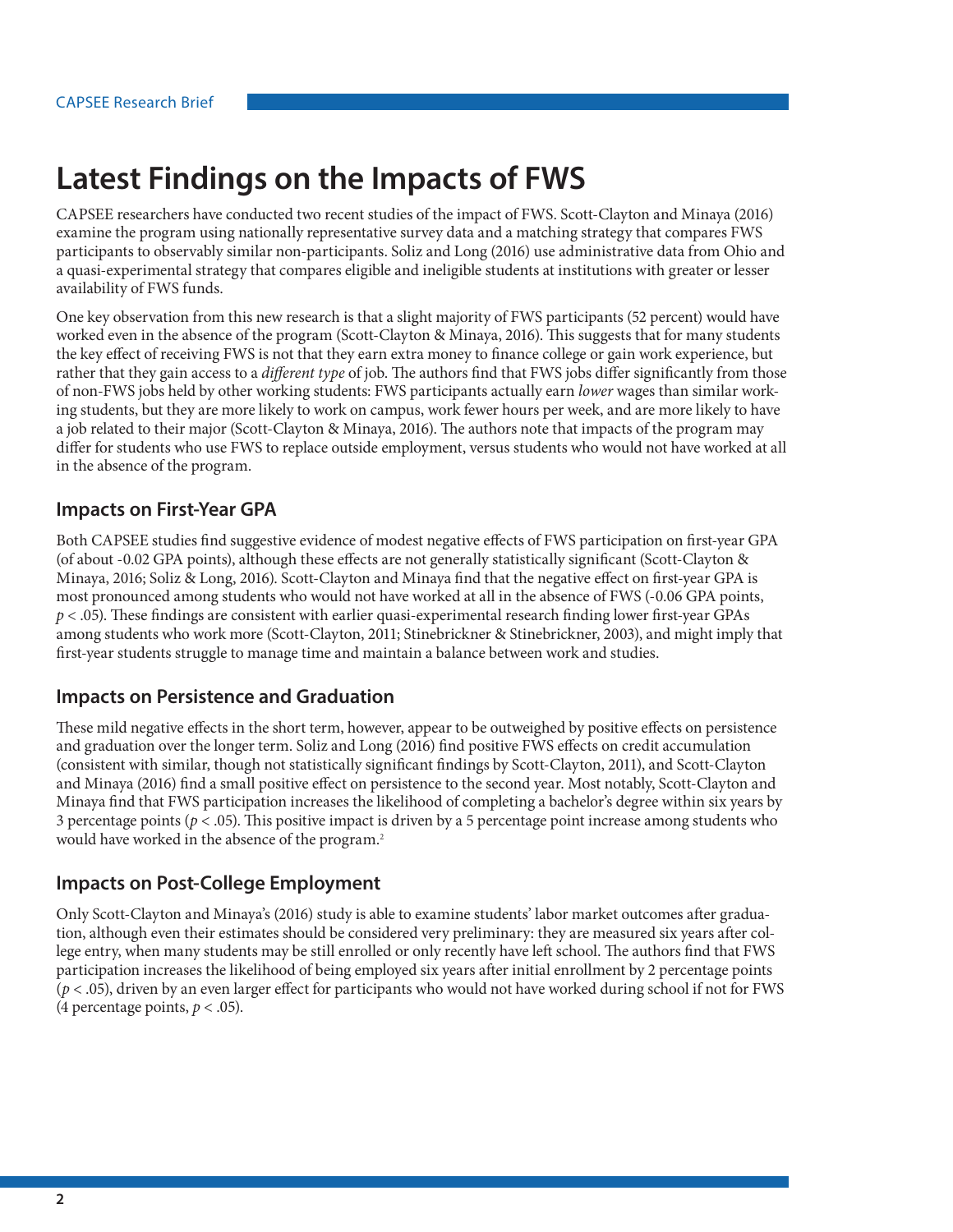### **Heterogeneity in the Impacts of FWS**

Scott-Clayton and Minaya (2016) further examine whether the effects of FWS vary among students from different socioeconomic backgrounds and/or at different types of institutions. As shown in Figure 1, while FWS participation appears to reduce first-year GPA and has no significant effect on graduation or employment for higher income students, lower income recipients are 5 percentage points more likely to earn a bachelor's degree within six years and 3 percentage points more likely to be employed six years later than similar non-recipients.<sup>3</sup> Figure 2 shows that among recipients in public institutions, FWS increases the likelihood to complete a bachelor's degree in six years by 7 percentage points, and the likelihood to be employed six years after college entry by 6 percentage points (Scott-Clayton & Minaya, 2016).



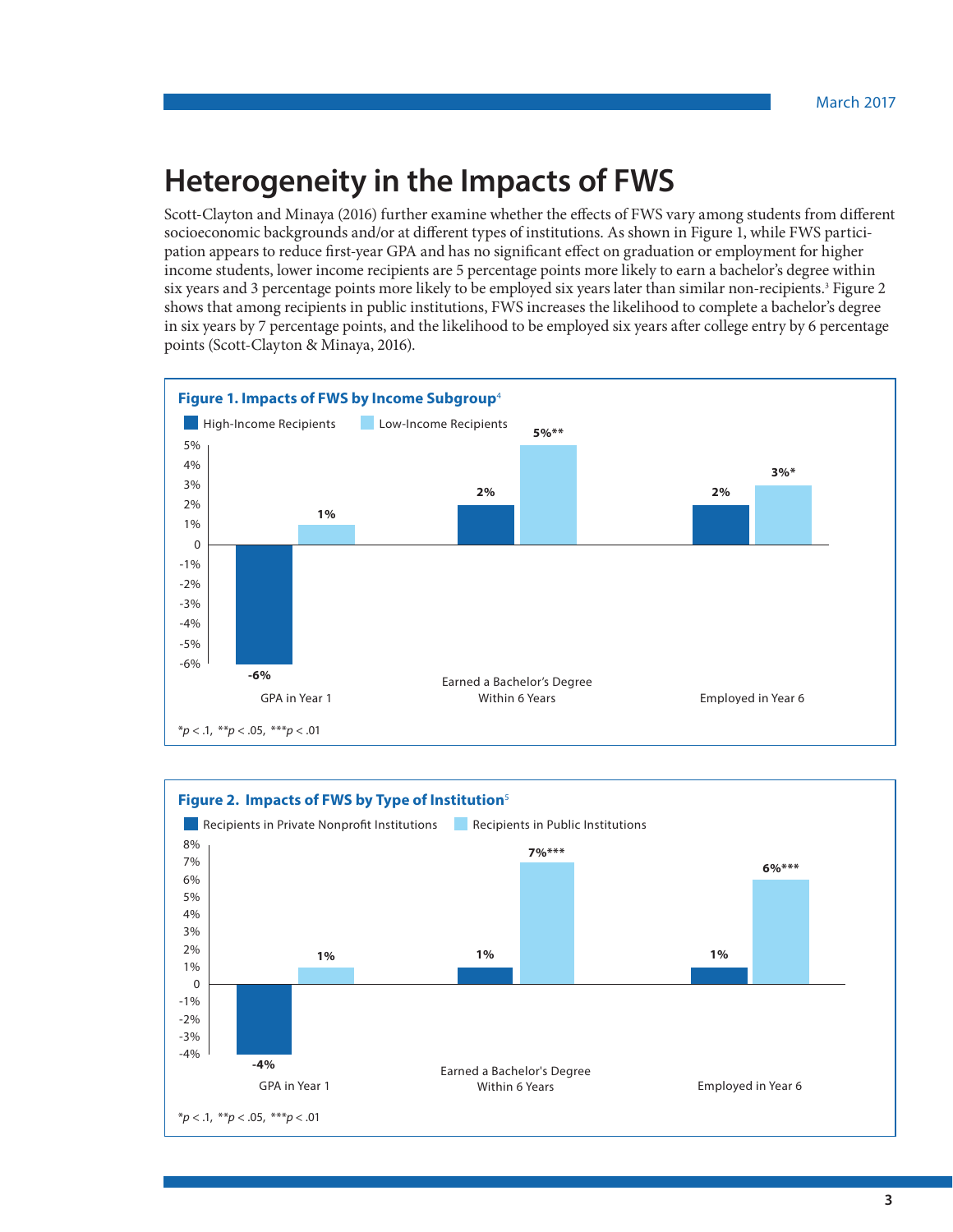### **Caveats on the Research**

The FWS program has never been examined via a randomized controlled experiment, which would be the most rigorous way to isolate its causal effect. The findings discussed above are based upon either quasi-experimental studies that take advantage of naturally occurring variation in access to the program, or non-experimental studies which rely upon observable characteristics to match participants with similar non-participants and which assume that whatever determines participation after controlling for these characteristics is not also related to the outcomes under consideration. Additionally, the existing research focuses exclusively on first-year participants, so it cannot distinguish the effects of participating in later years.

### **The Inequitable FWS Funding Formula**

Unlike most other types of student aid, the federal government allocates FWS funds directly to institutions, which then have great discretion in distributing funds among eligible students. Eligible students are not guaranteed funds, and a given student's likelihood of receiving FWS can vary dramatically depending upon how much funding the institution receives and how many of their classmates also qualify.

The allocation formula that determines institutional allocations is primarily based on how much the school received in the past, which researchers have documented to disproportionately benefit established and expensive institutions. For example, Figure 3 shows that public two-year colleges—which enroll almost half of undergraduates—receive only 20 percent of FWS funds. In contrast, private four-year institutions enroll only 14 percent of undergraduate students while receiving 38 percent of the funds (Kelchen, 2015). Furthermore, according to a national survey by the National Association of Student Financial Aid Administrators (2016), community colleges are the least likely to be able to find other funding for FWS students to remain employed when they run out of their allocated federal funds.

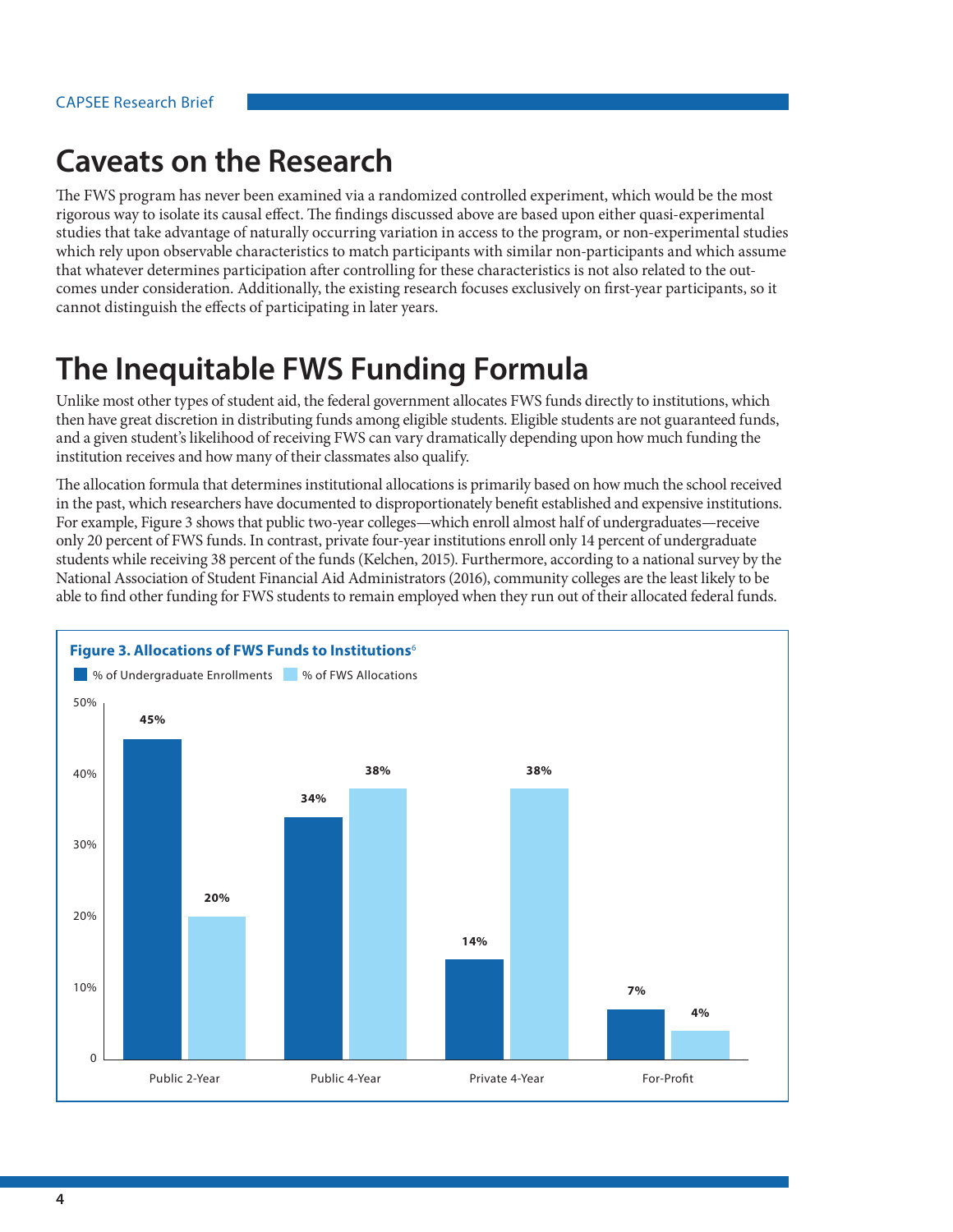Institutions have great discretion in which students they offer FWS, as long as recipients have some unmet financial need. Unmet need is calculated as the total cost of attendance, minus the student's expected family contribution (EFC) and aid from other sources[.7](#page-6-6) As a result, students attending high-cost schools may be eligible even if they have relatively high family incomes. And because expensive private institutions also tend to receive higher allocations of FWS to begin with, the average income of FWS recipients is substantially higher at private institutions.

Indeed, as shown in Figure 4, a full 33 percent of dependent students attending private four-year institutions participate in FWS, compared to just 2 percent of dependent students in public two-year colleges and 7 percent of students in public four-year colleges, and at private four-year colleges nearly half of recipients are from the upper half of the family income distribution.<sup>[8](#page-6-7)</sup> In fact, as shown in Figure 5, a student at a private four-year institution from the top quartile of the income distribution is more likely to receive FWS (15 percent) than a bottom-quartile student at a public four-year institution (13 percent) and three times as likely to receive FWS as a bottom-quartile student at a community college (5 percent).



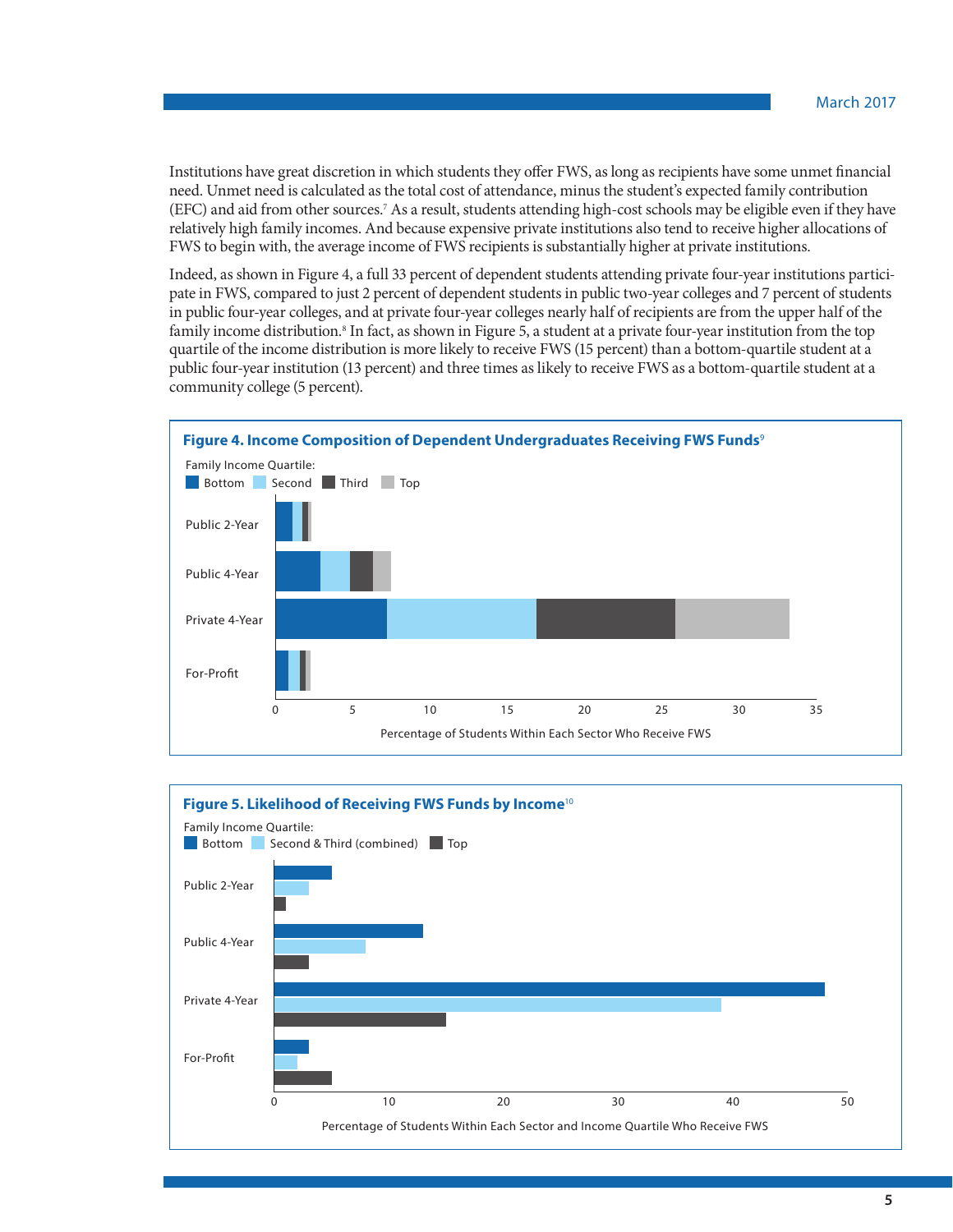# **Conclusion: Implications for Policy**

To summarize key findings, although FWS may lower participants' first-year GPA, available research suggests it may have positive long-term impacts on persistence, graduation, and post-college employment. However, program effects differ by family income and institution type. Lower income students and recipients in public institutions—the very students who are disadvantaged by the current allocation formula—experience larger gains from the program than their counterparts.

This suggests a number of implications for policy. Federal policymakers may wish to consider either increasing FWS allocations for public two-year and four-year colleges or shifting the current formula to place these institutions at less of a funding disadvantage. At the institutional level, FWS might be more effective if schools, especially private institutions, were to identify lower income students and shift more FWS funds to them. Institutions might also consider other ways to better target funds—potentially giving priority to students who indicate a likelihood of off-campus employment in the absence of FWS—and to provide support for first-year students as they adjust to the challenge of balancing school and work.

Finally, stakeholders at all levels should consider ways of innovating, experimenting, and better evaluating the effectiveness of FWS funds. The program has been in place for more than 50 years; the time has come to better integrate the program with the current college completion agenda, and to rigorously evaluate the program in order to amplify its impact in the coming decades.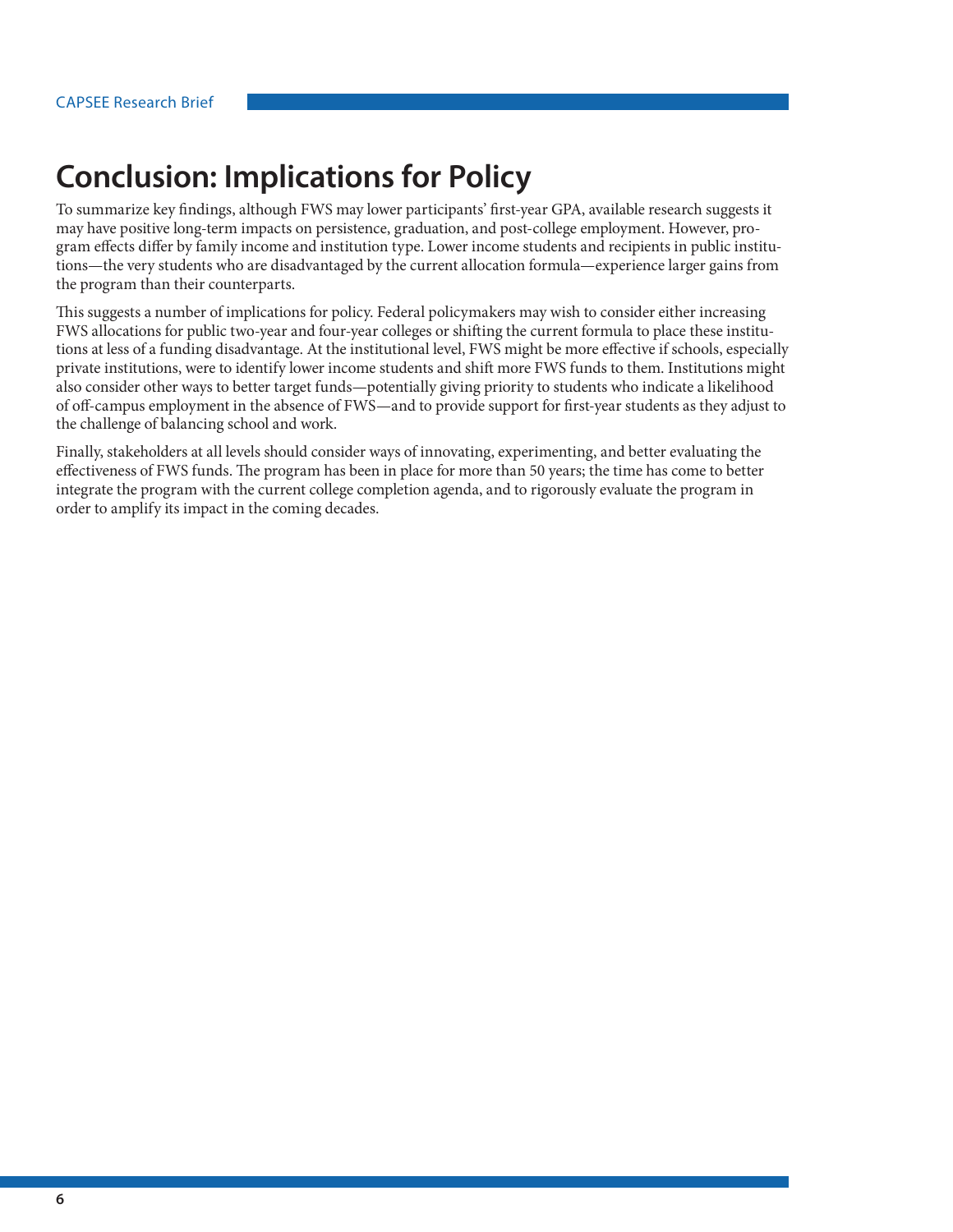### **Endnotes**

- <span id="page-6-0"></span>1. Average published tuition/fee charges are taken from the Baum, Ma, Pender, and Welch (2016). Average FWS award size is based on authors' calculations using National Postsecondary Student Aid Study (NPSAS) 2011–12 data on undergraduates, accessed via the National Center for Education Statistics (NCES) QuickStats online tabulation tool.
- <span id="page-6-1"></span>2. The only other study to examine effects of FWS on graduation is by Scott-Clayton (2011), who finds large but statistically significant *negative* effects on graduation. Scott-Clayton and Minaya (2016) interpret the discrepancy as a difference between the average effect they estimate using a national sample and the "localized" effect estimated in Scott-Clayton (2011) for students in West Virginia, very few of whom are estimated to have worked in the absence of the program.
- <span id="page-6-2"></span>3. Higher versus lower income subgroups are defined as students above versus below the median household income for FWS recipients nationally in 2003, about \$49,000.
- <span id="page-6-3"></span>4. Based on results in Scott-Clayton and Minaya (2016).
- <span id="page-6-4"></span>5. Based on results in Scott-Clayton and Minaya (2016).
- <span id="page-6-5"></span>6. Based on results in Kelchen (2015). While the For-Profit category is primarily composed of two-year institutions, four-year and less-than-two-year for-profit institutions are included as well.
- <span id="page-6-6"></span>7. The EFC is computed using a federal formula based on financial information provided by the student via the Free Application for Federal Student Aid (FAFSA). Although the formula is complicated, family income, family size, and number in college are the primary determinants of the EFC.
- <span id="page-6-7"></span>8. These percentages are based on authors' calculations using NPSAS 2011–12 data, via the NCES QuickStats tool. Over 90 percent of FWS recipients are classified as dependent for financial aid purposes. The income distribution here is measured within the NPSAS 2011–12 sample, which is representative of college enrollees nationwide in 2011–12.
- <span id="page-6-8"></span>9. Total percentage of dependent undergraduates receiving FWS by sector are based on authors' calculations using NPSAS 2011–12 data via the NCES QuickStats tool. Income composition among dependent undergraduate FWS recipients is based on results from Kelchen (2015). While the For-Profit category is primarily composed of twoyear institutions, four-year and less-than-two-year for-profit institutions are included as well.
- <span id="page-6-9"></span>10. Authors' calculations using the NCES QuickStats tool for dependent undergraduates from the 2011–12 Beginning Postsecondary Students survey. While the For-Profit category is primarily composed of two-year institutions, four-year and less-than-two-year for-profit institutions are included as well.